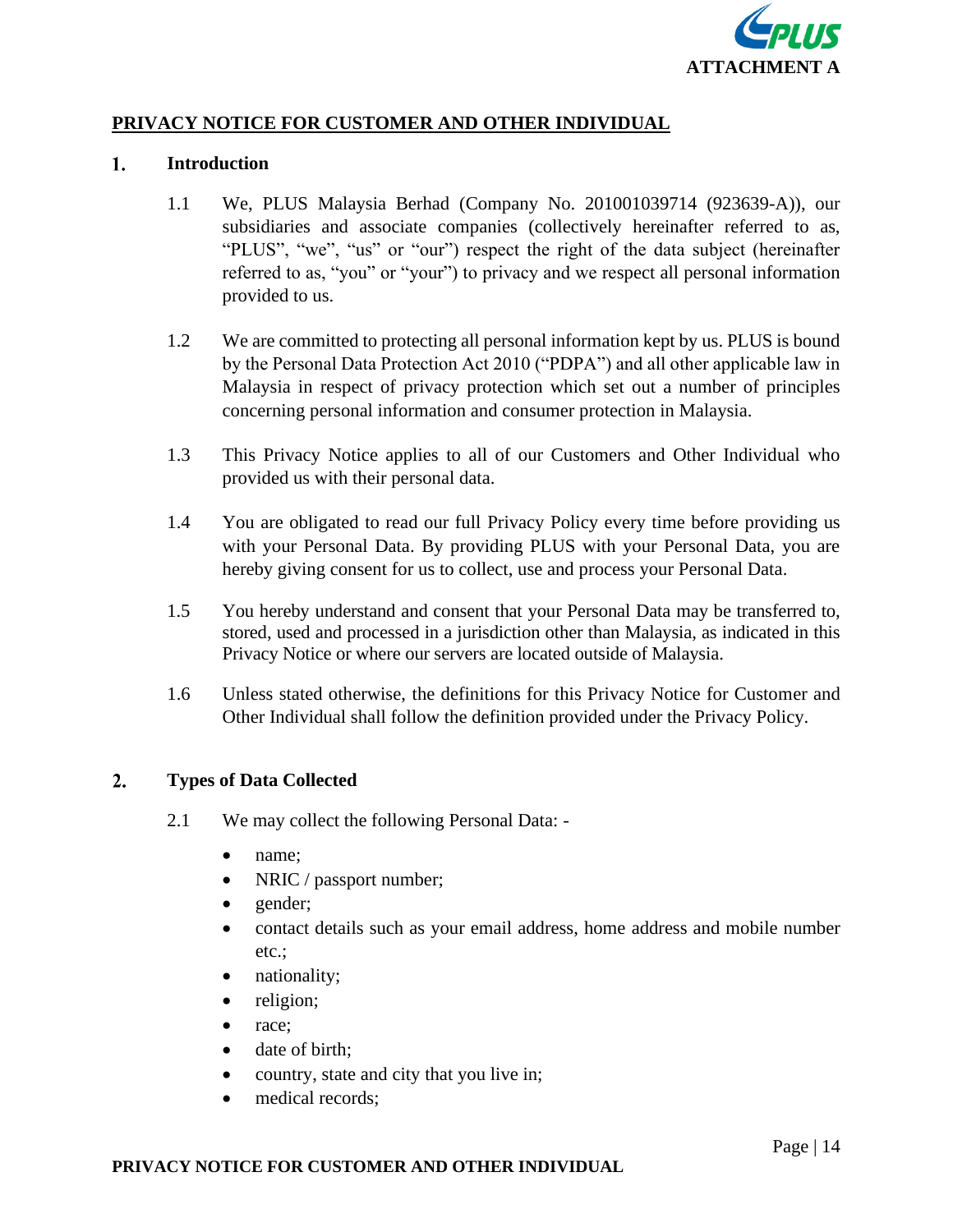

- bank details:
- insurance details:
- education background;
- your TNG RFID Tag number;
- data relating to your vehicle(s) such as the country in which your vehicle is registered in, vehicle type, vehicle make, vehicle model, vehicle manufacturing year, vehicle registration number, vehicle registration card;
- your Touch 'n Go Card manufacturing identification number;
- shopping transactions;
- details of transaction made by you using online platforms owned by PLUS including aggregate data on content you engaged with;
- information collected at PLUS toll plazas such as entry and exit point, time of entry and exit and toll fare; and
- details of your occupation including but not limited to type of occupation, employer, contact details of employer and office address.
- 2.2 In order for you to enjoy the full benefits of the PLUSMiles programme, any other payment such as claims, zakat or any other contribution from PLUS, we require you to provide us with the Personal Data. Should you decline to provide the Personal Data as mentioned above, or withdraws or limits your consent for us to process the Personal Data, we will not be able to provide you with the full or part of such benefits, services and payment as may be offered presently or may be introduced by us from time to time.
- 2.3 The Types Of Data Collected stated in Paragraph 2.1 above is non-exhaustive and may vary as deemed necessary by PLUS.

#### 3. **Sensitive Personal Data**

- 3.1 Where required under the Malaysian laws, PLUS will obtain consent from you before we process your sensitive personal information.
- 3.2 PLUS will process personal information or sensitive personal information without your consent only in those limited circumstances as permitted by the Malaysian laws.

## $\overline{4}$ . **Source of Data**

- 4.1 In addition to the Personal Data you provide to us directly, we may collect your Personal Data from a variety of sources such as: -
	- when you fill up PLUS application forms, registration forms, or other forms;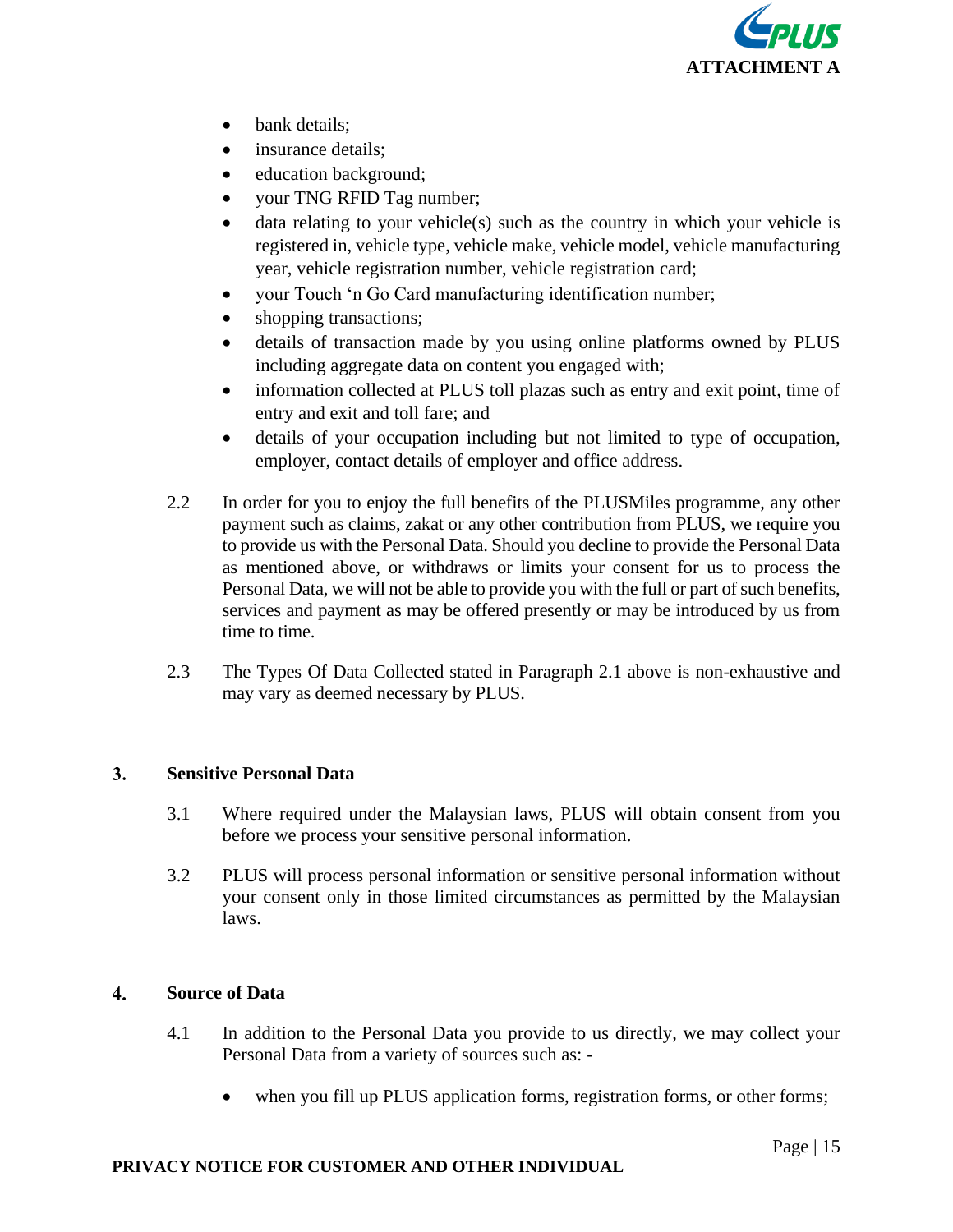

- when you provide us with any inquiries, feedbacks, complaints or claims;
- from publicly available sources such as directories;
- from your interaction with us through our social media pages, such as following, commenting, liking or messaging us on such pages;
- when you interact and communicate with us at any events, activities or correspondences;
- when you use your Touch 'N Go card/ TNG RFID at PLUS's toll plazas;
- when you carry out transactions through our online platform;
- when you enter contests or participate in any surveys organized by us;
- from our various entities or divisions as well as our related, associated or affiliated companies (this includes entities within the PLUS Group of Companies);
- from our Business Partners, including but not limited to Touch 'n Go Sdn. Bhd. and TNG Digital Sdn. Bhd such as when you sign up for TNG RFID Tag and/or TNG's account-based transaction electronic payment system such as Pay Direct:
- by visiting, interacting and communicating with us and using our services on our online platform, your Personal Data may also be collected from cookies, web beacons, GPS and other technical methods which may involve the transmission of Personal Data either directly to us or to another Authorised Third-Party to collect information on our behalf used on the online platform.
- 4.2 Our online platform may be linked to Third-Party Sites. This Privacy Notice does not apply to such Third-Party Sites as those sites are outside of our control. If you choose to access Third-Party Sites using the links provided, the operators of these sites may collect your personal information. You are obligated to read and consent to the privacy policies of these Third-Party Sites before submitting any personal information. We shall not be held responsible legally or otherwise for the activities, privacy policies or levels of privacy compliance of these Third-Party Sites.

# $5.$ **Data Usage Purpose**

# 5.1 General Purpose

We collect Personal Data for the following purposes:

- to assess and process your application and registration for our loyalty programmes such as our PLUSMiles programme;
- to process and assess your application for any payments including but not limited to zakat and other contributions by PLUS;
- to process transactions made by you using mobile applications or any other platforms owned by PLUS;
- to communicate with you regarding any gift redemptions under our loyalty programmes such as our PLUSMiles programme, including for purposes of delivery of such gift redemptions;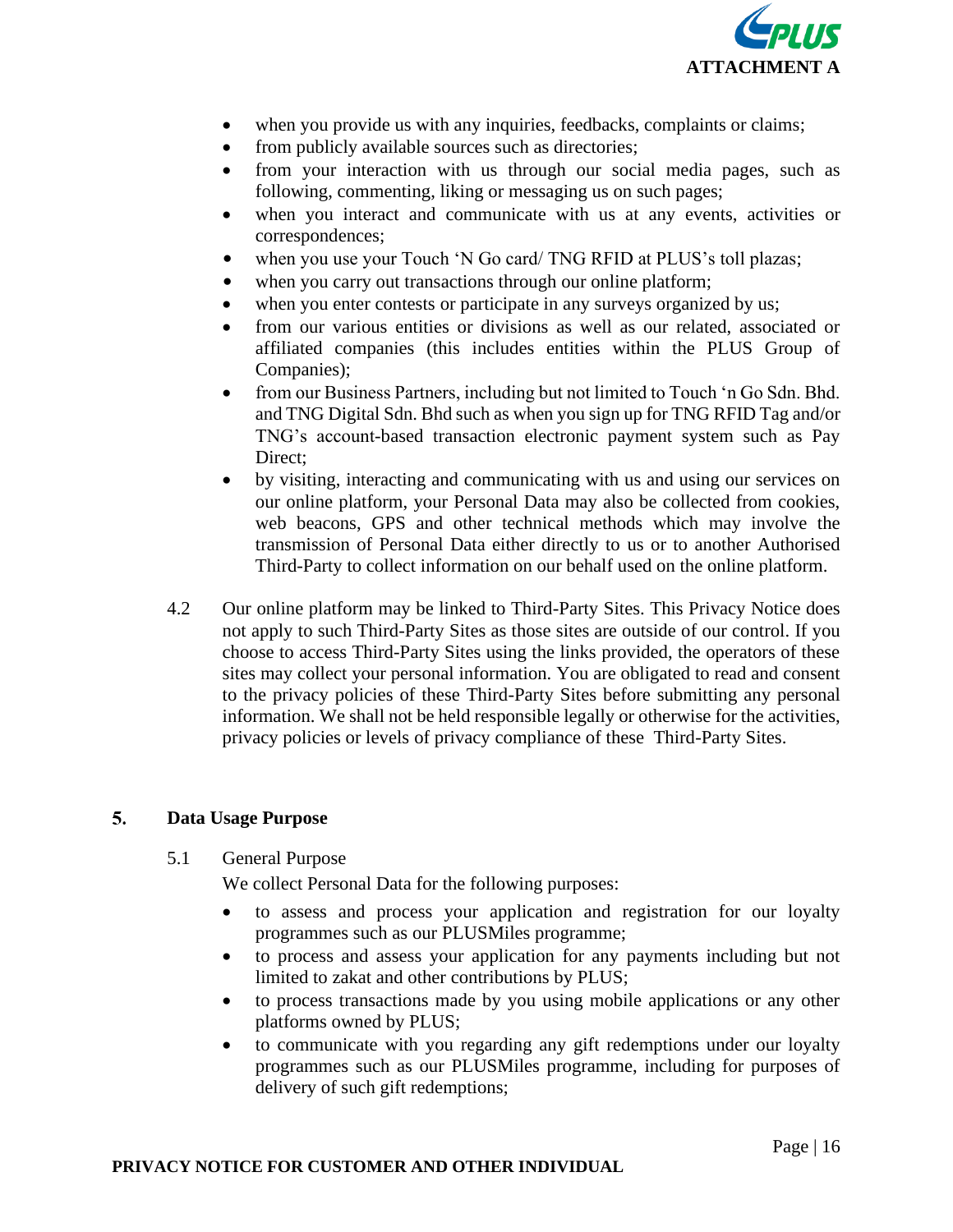

- to provide services such as communications, information or other products or services provided by PLUS to you;
- to fulfil our contractual obligations towards you;
- to process and investigate any claims made by you;
- for research purposes including historical and statistical purposes and for service or goods improvement;
- to match any data held by us or our related companies relating to you from time to time;
- to enable us to understand, analyze, develop, enhance, monitor, review and improve the products and services which we offer (including non-highway or toll services which PLUS may offer) as well as your needs and preferences;
- for assessment and analysis of our market, customers, products and services, including asking you for your opinions on our products and services and carrying out market research;
- to enhance your experience as a user of our highways such as for management of traffic flow, promotion of highway safety, etc.;
- to provide you with regular communications (other than direct marketing materials) from us such as traffic conditions, facilities available etc.
- for investigation of complaints and suspected suspicious transactions;
- to process your participation in any events, activities, contests, promotions, polls or surveys organised by us;
- for our internal administrative and operational purposes, such as auditing, data analysis and database records;
- to respond to your queries, comments, feedback or data access requests and to facilitate our daily operations;
- to comply with legal or regulatory requirements or as authorized by legal or regulatory requirements both within and outside of Malaysia;
- for purposes of detection, prevention and prosecution of crime whether within or outside of Malaysia;
- to manage risk **s**uch as commercial related risk and non-compliance risk etc.; and
- for such other purposes which you have consented.
- 5.2 Marketing and Promotional Purposes

We may also use and process your Personal Data for other purposes such as:

- to send you alerts, newsletters, updates, mailers, promotional materials, special privileges, festive greetings from us, as well as our Business Partners, sponsors or advertisers;
- to notify and invite you to events, activities or contests organised by us, our Business Partners, sponsors or advertisers;
- to process your registration to participate in or attend an event, activity or contests and to communicate with you regarding your attendance at the event or activity;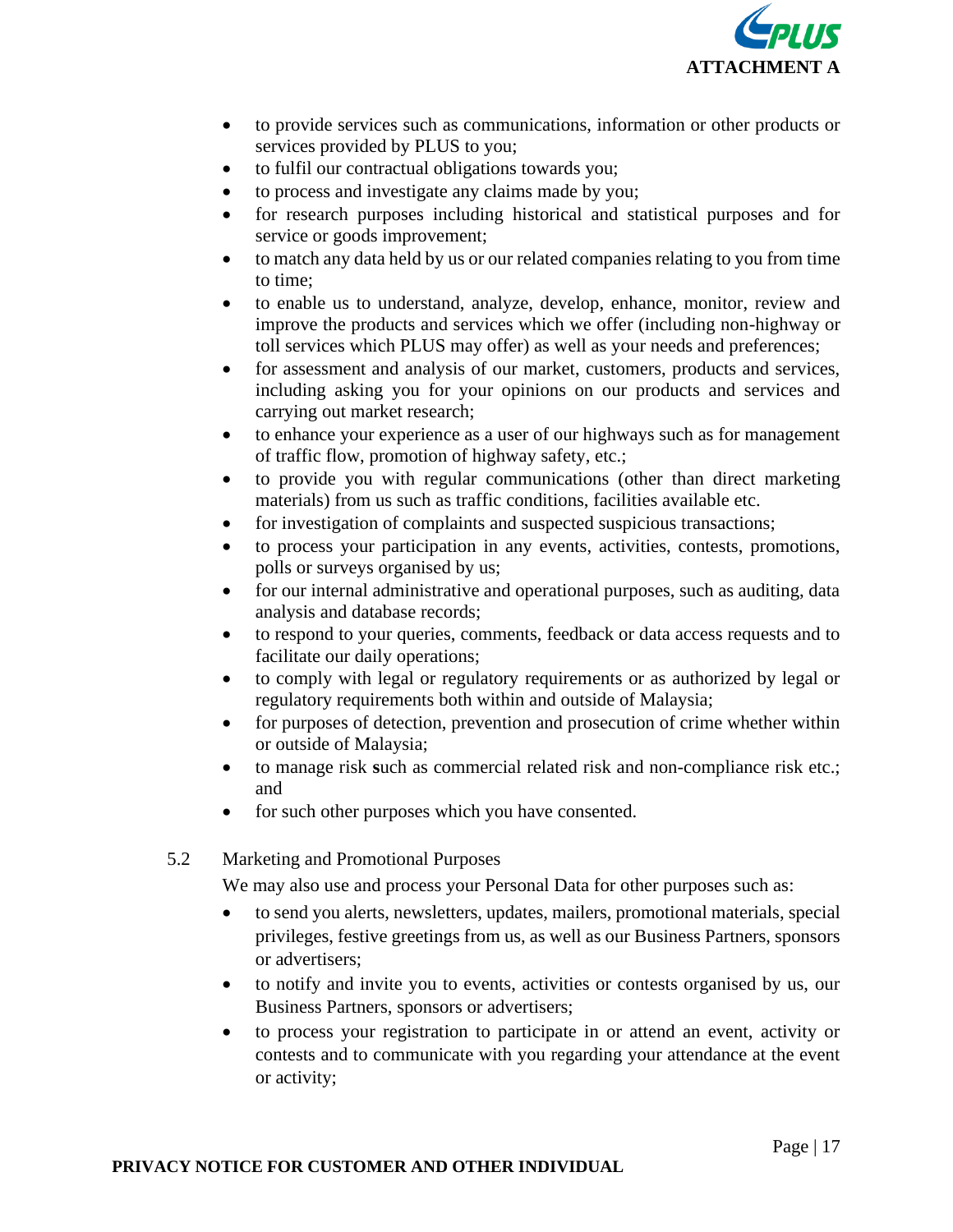

- to share your Personal Data with our Business Partners, advertisers, event companies or sponsors who may communicate with you to market their products, services, events or promotions;
- by way of post, telephone call, messaging service, by hand and/or by email.
- 5.3 If you do not consent to us processing your Personal Data for the purposes stated in Paragraph 5.1 above and in the manner as identified in this Privacy Notice, please notify us using the Contact Details stated in Paragraph 12 below.

## 6. **Disclosure of Personal Data**

- 6.1 We may disclose your Personal Data to:-
	- our Authorised Third-Party, including those who work with us on the PLUSMiles programme as well as other programmes or services which may be introduced by us and our related, associated or affiliated companies (this includes entities within the PLUS Group of Companies) from time to time;
	- our Business Partners, loyalty partners, payment partners and any other partners, where their products and services may be of interest to you;
	- any Authorised Third-Party who has been appointed by us or its related, associated or affiliated companies to provide products/services in relation to their businesses, whether in or outside Malaysia subject to sufficient security controls over the information such as data processing services, systems and website maintenance, media and marketing services, delivery services, audit, banking;
	- any actual or proposed assignee, transferee, participant or sub-participant of our rights or business such as in connection with a corporate transaction, such as a sale of a subsidiary or a division, merger, consolidation, or asset sale, or in the unlikely event of winding-up;
	- any person to whom we are under an obligation to make disclosure under the requirements of any law, rules, regulations, court order, codes of practice or guidelines binding on us including, without limitation, any applicable regulators, governmental bodies, or industry recognised bodies, and where otherwise required by law, whether within or outside of Malaysia; and
	- to such parties as may be permitted under Malaysian law.
- 6.2 We may disclose your personal information if required to do so by law or in good faith, if such action is necessary to:
	- comply with any requirement from Government bodies, regulatory bodies, law enforcement agencies, court orders or legal process; or
	- protect and defend the rights or property of the PLUS Group of Companies and their users.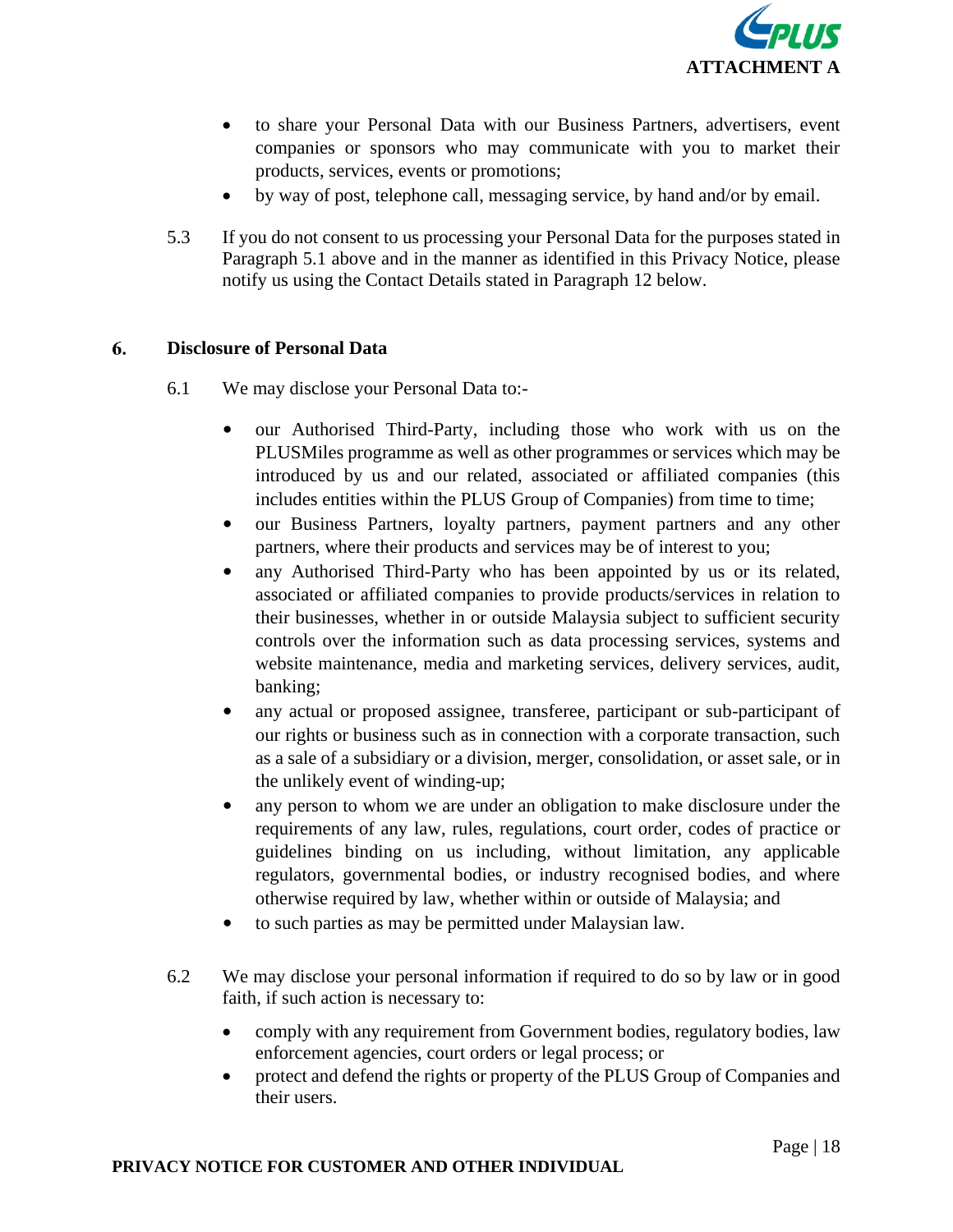

6.3 We might sell or buy companies, subsidiaries, or business units as we continue to develop our business. In such transactions, your information may be disclosed to third parties involved in the transactions.

#### 7. **Rights and Choices**

- 7.1 If you would like to may make any inquiries, complaints, access or correction requests or request for us to limit the processing of your Personal Data relating to the Data Usage Purpose as provided under Paragraph 5 above, please contact us using the Contact Details in Paragraph 12 below.
- 7.2 We reserve the right to impose a fee for access of your Personal Data in the amounts as permitted under law. In respect of your right to access and/or correct your Personal Data, we have the right to refuse your request to access and/or make any correction to your Personal Data for the reasons permitted under the Malaysian laws, such as where the expense of providing access to you is disproportionate to the risks to your or another person's privacy.
- 7.3 Where you elect to limit our right to process your Personal Data, you may contact us in writing at our email address in Paragraph 12 below.
- 7.4 If you do not wish for your Personal Data to be collected via cookies on the online platform, you may deactivate cookies by adjusting your internet browser settings to disable, block or deactivate cookies, by deleting your browsing history and clearing the cache from your internet browser.

#### 8. **Personal Data from Minor and Other Person**

- 8.1 In the event Personal Data of minors (individuals under eighteen (18) years of age) is provided to us, you, as their parent or legal guardian hereby consent to the processing of the minor's Personal Data and personally accept and agree to be bound by this Privacy Notice and take responsibility for his/her actions.
- 8.2 In some circumstances you may have provided Personal Data relating to other persons such as your spouse, family members or friends and in such circumstances you represent and warrant that you are authorised to provide their Personal Data to us and you have obtained their consent for their Personal Data to be processed and used in the manner as set forth in this Privacy Notice.